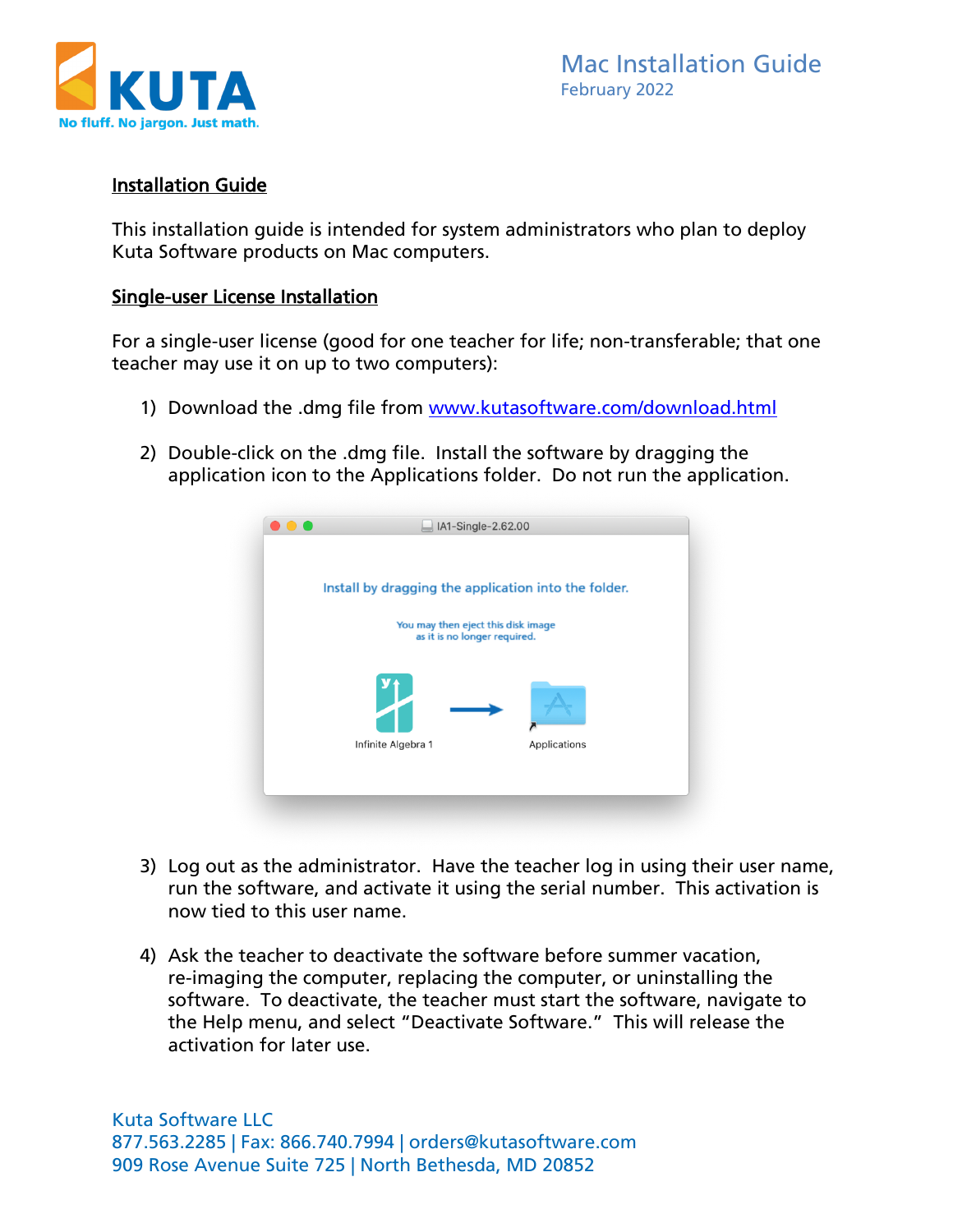

# Site License Installation

For a site license (good for one campus of one school):

On each computer:

- 1) Download the .dmg file from [www.kutasoftware.com/download.html](https://www.kutasoftware.com/download.html)
- 2) Double-click on the .dmg file. Install the software by dragging the application icon to the Applications folder.
- 3) Each teacher who is going to use the software will need to activate it on this computer on the first usage.

You can either:

• Share the product serial number with each teacher, so they can enter it during the activation process.

-OR-

• Create the file /Library/Preferences/ks-config.txt and enter the serial number (such as 1-A1MA-BBBB-CCCC-DDDD) into a blank line in this file. If your site has more than one product, enter each serial number on a new line. Now, all teachers using this computer will not need to enter the serial number during the activation process.

-OR-

• Create the file /Users/USER\_NAME/Library/Preferences/ks-config.txt and enter the serial number (such as 1-A1MA-BBBB-CCCC-DDDD) into a blank line this file. If your site has more than one product, enter each serial number on a new line. Now, the teacher with user name represented by "USER\_NAME" will not need to enter the serial number during the activation process.